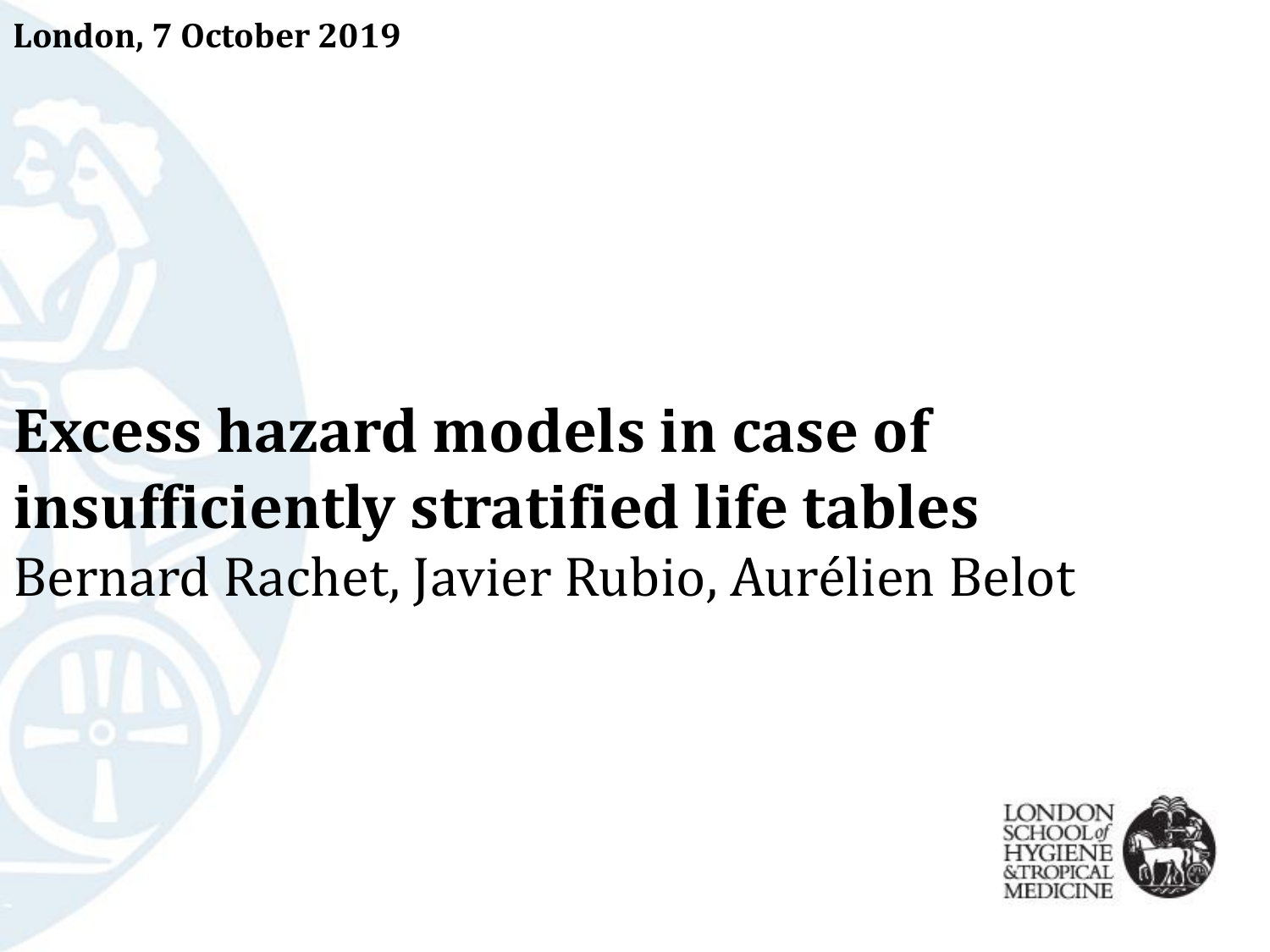#### Excess mortality hazard regression models

Individual observed hazard,  $h_0$ (.;.), decomposed as:

$$
h_O(t; \mathbf{x}) = h_P(A + t; \mathbf{z}) + h_E(t; \mathbf{x})
$$

where:

- $h_P(A + t; z)$  is the population hazard at age (at diagnosis) A,
	- obtained from the lifetables  $(z \subset x, age, sex, depiration, ...)$ ,
- $h_E(t; \mathbf{x})$  is the excess hazard
- **Assumptions** 
	- The general population hazard correctly reflects the other-causes hazard in our population of interest
	- The excess hazard is interpreted as the hazard due to the cancer under study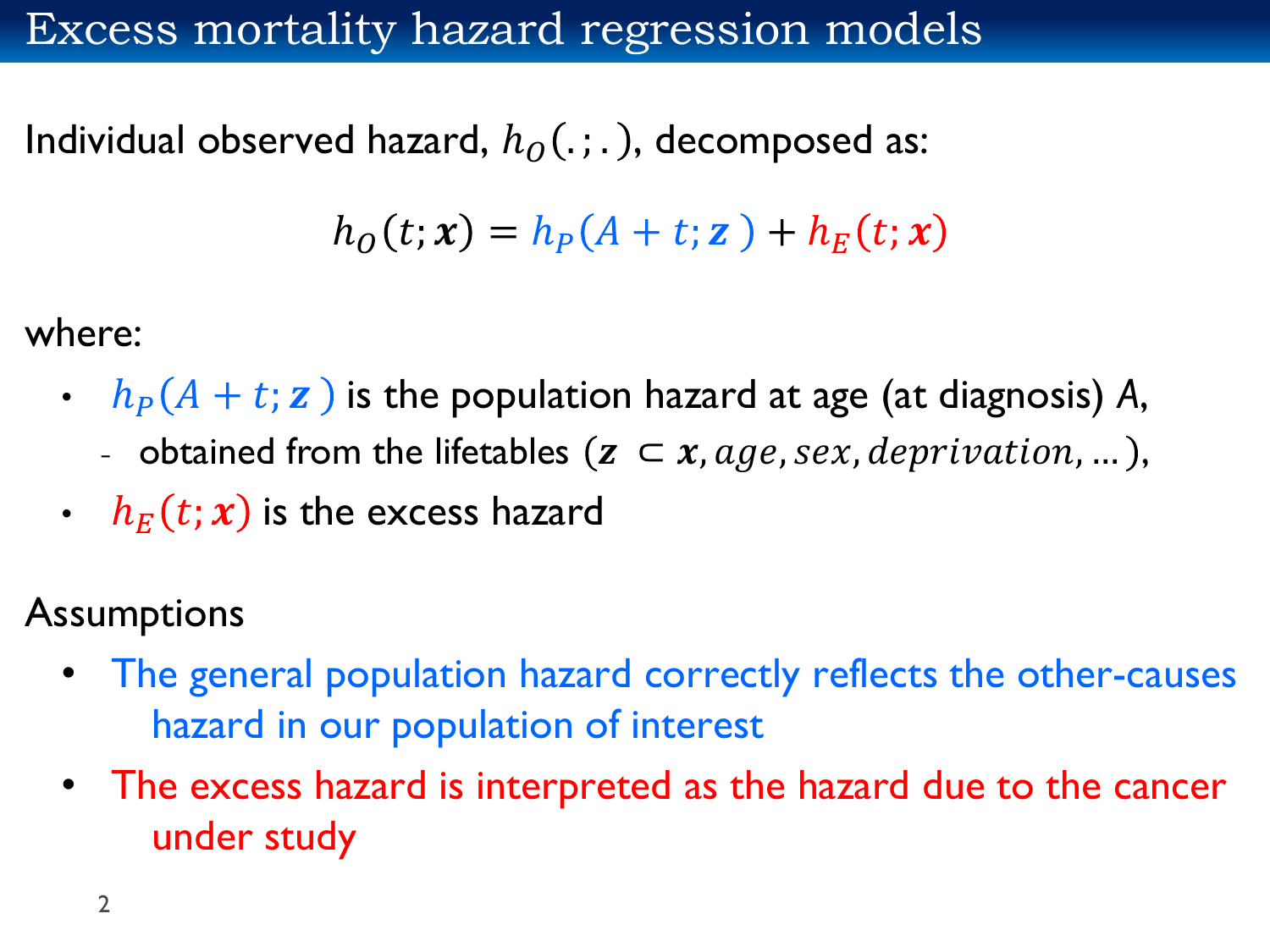#### Insufficiently stratified life tables

- Official life tables are usually stratified by age, sex, and year
- This implies that patients sharing age, year of diagnosis, and sex, are assigned the same background mortality
	- ➢ Most-deprived and least-deprived patients
	- ➢ Smokers and non-Smokers
	- ➢ …

➢The corresponding population hazard is either underestimated or overestimated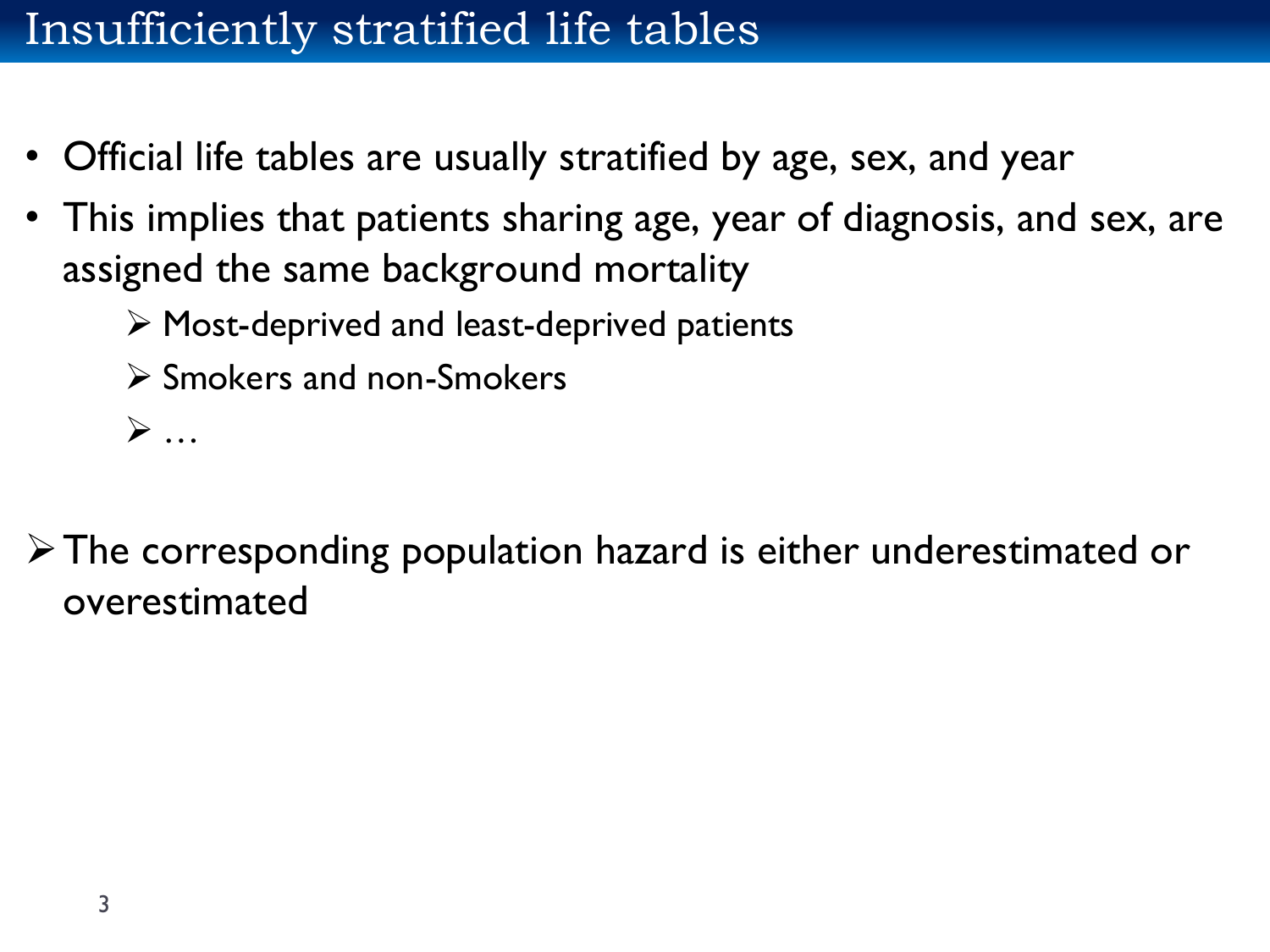#### Sensitivity analyses using modified life tables

- Life tables adjusted for smoking using external information
	- ➢ Impact on net survival estimates for lung and laryngeal cancers
	- $\triangleright$  Small impact on deprivation gap
	- ➢ Likely stronger impact on crude probabilities of death, avoidable deaths…
- Life tables adjusted for deprivation using external information
	- $\triangleright$  Little impact on net survival estimates
	- $\triangleright$  Impact on deprivation gap in net survival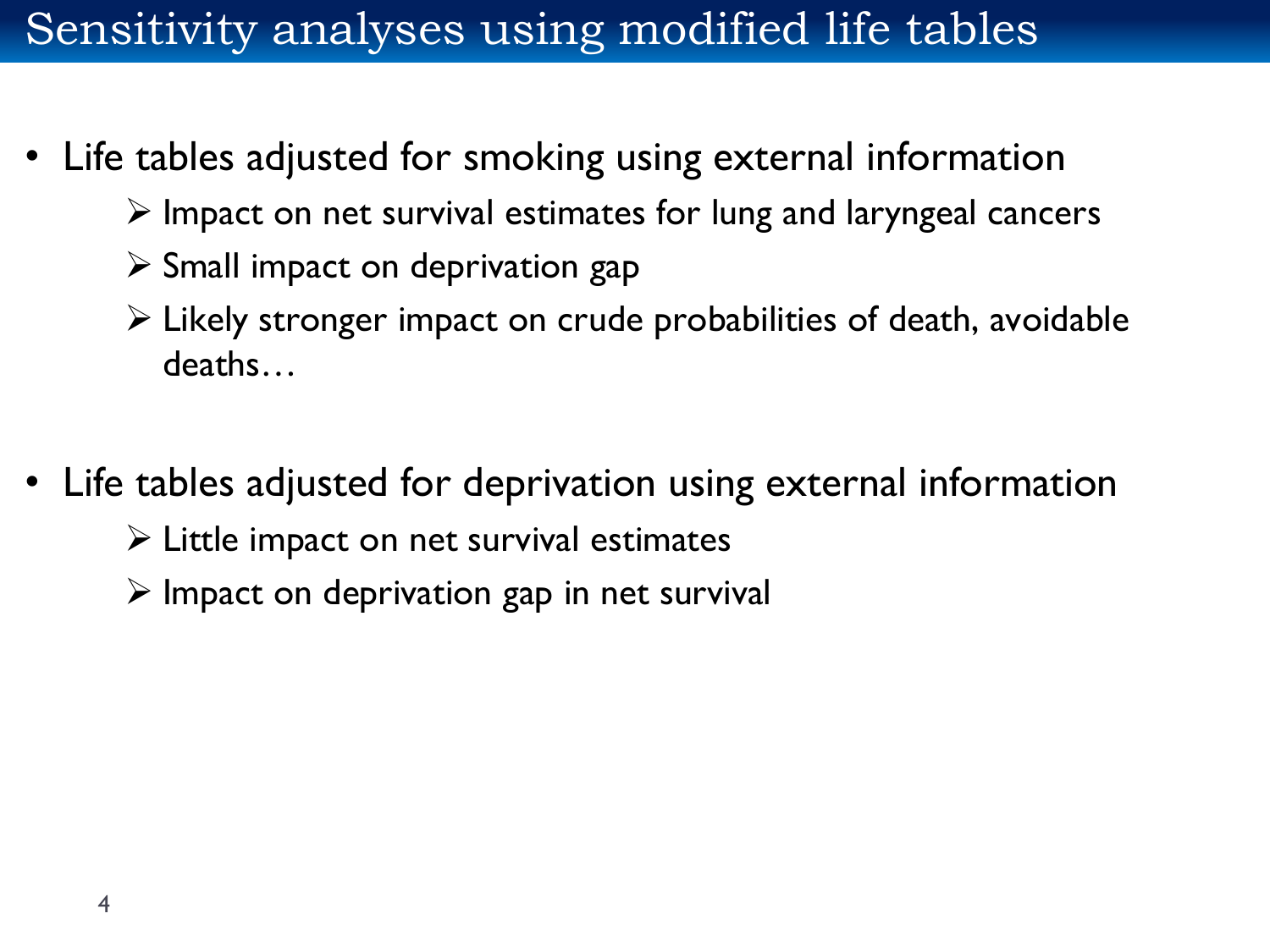• Cheuvart and Ryan [1991] proposed a single-parameter correction

 $h_0(t; x | \eta) = \eta h_P(A + t; y + t; z) + h_F(t; x)$ 

where  $\eta \geq 0$  is an unknown parameter

Limitations:

- Proportional excess hazard model
- Correction constant for all the patients,
	- $\triangleright$  rather unrealistic in population studies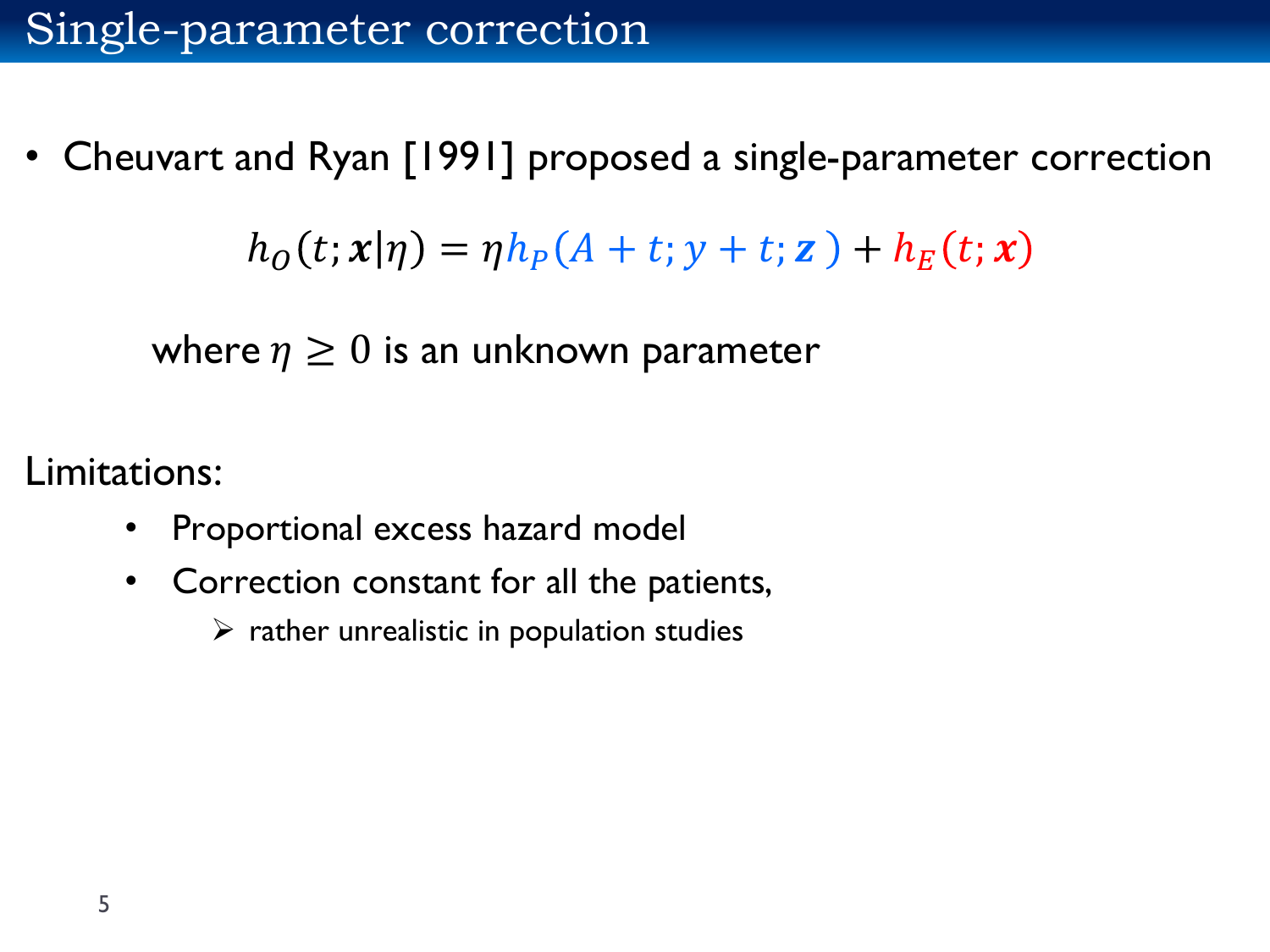In order to alleviate this assumption, Touraine et al. [2019] proposed modelling  $\eta$  in terms of available covariates

 $\triangleright$  This allows for a different individual correction

However:

- It imposes a specific model for the inclusion of these variables  $\eta_i = exp(x_i^T \theta)$
- Not all relevant variables may be available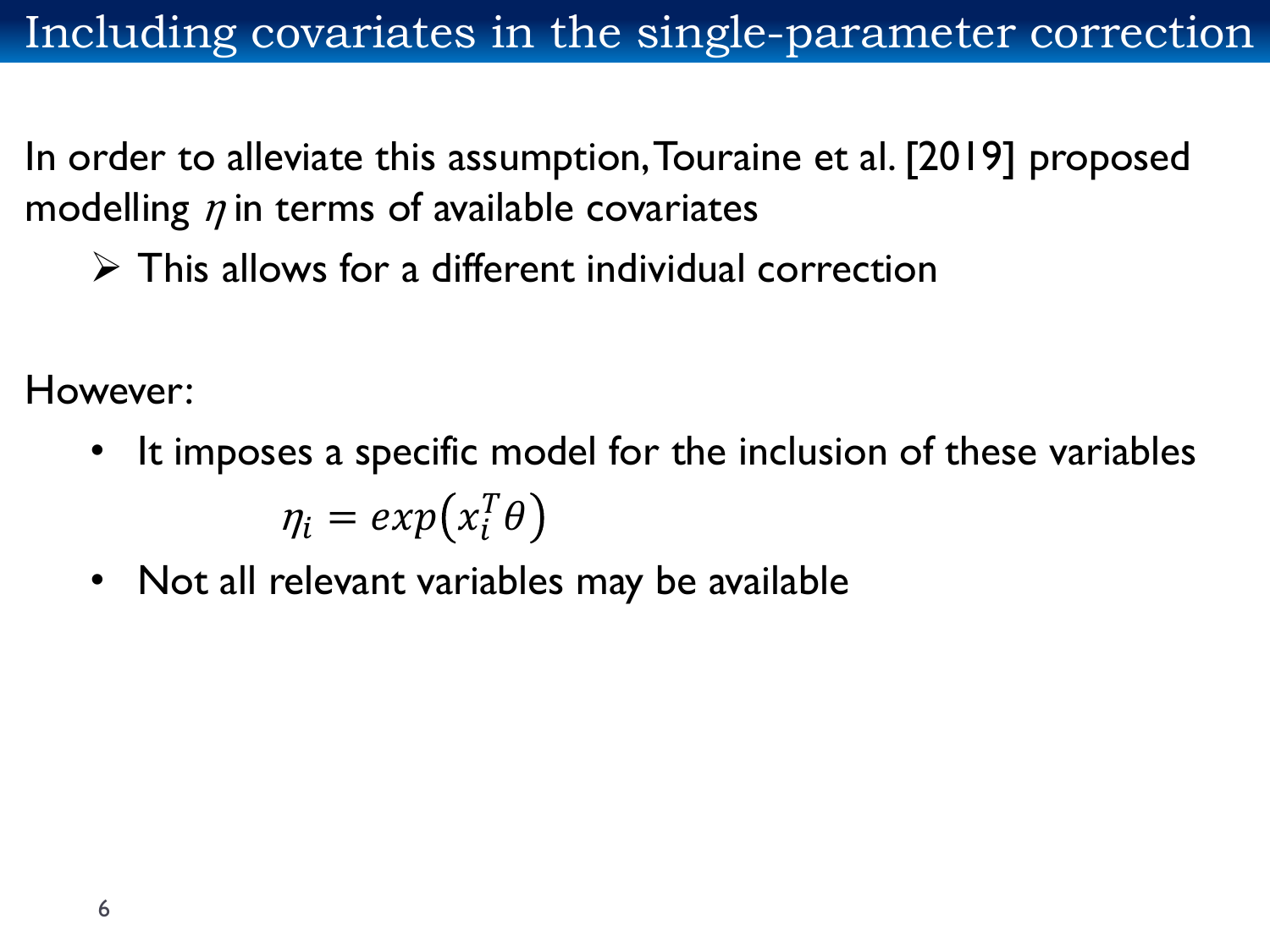Zahl [1997] proposed a correlated frailty model, by using frailties on both the population hazard and the excess hazard

$$
h_O^Z(t; \mathbf{x} | \gamma_1, \gamma_2) = h_P(A + t; y + t; \mathbf{z})\gamma_1 + h_E(t; \mathbf{x})\gamma_2
$$

where  $(\gamma_1, \gamma_2) {\sim} G_2$ , a bivariate gamma distribution

However, identifiability issues with this model – no maximum likelihood estimators of the parameters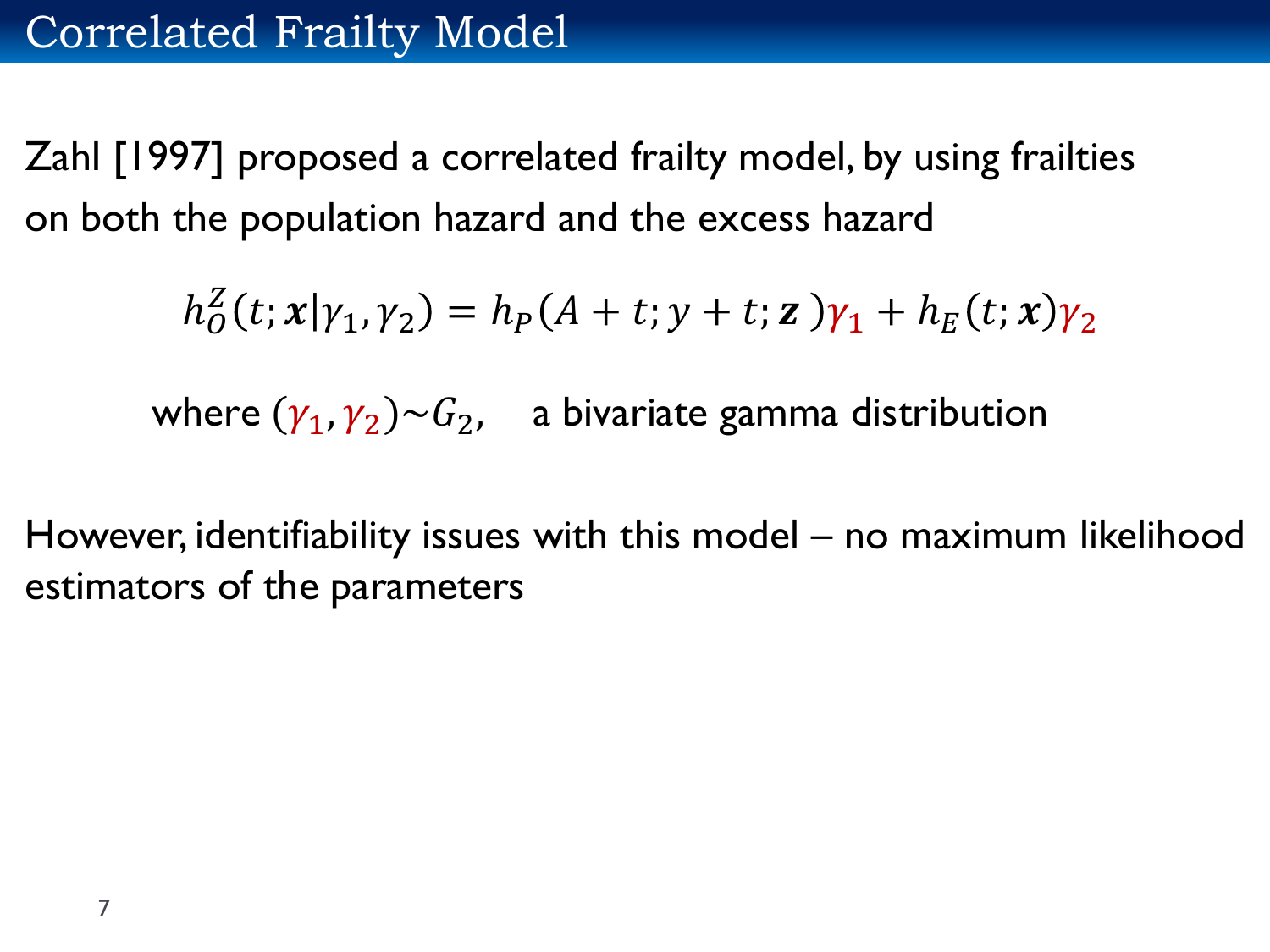Rubio et al. [2019a] proposed a solution to that, adding a random correction (frailty)

> $h_0(t; x | \eta) = \eta h_P(A + t; y + t; z) + h_F(t; x)$  $\eta \sim \text{Gamma}(\mu, b)$

➢ This correction

- Is at individual level
- Is non-specific
- Only applies to the population hazard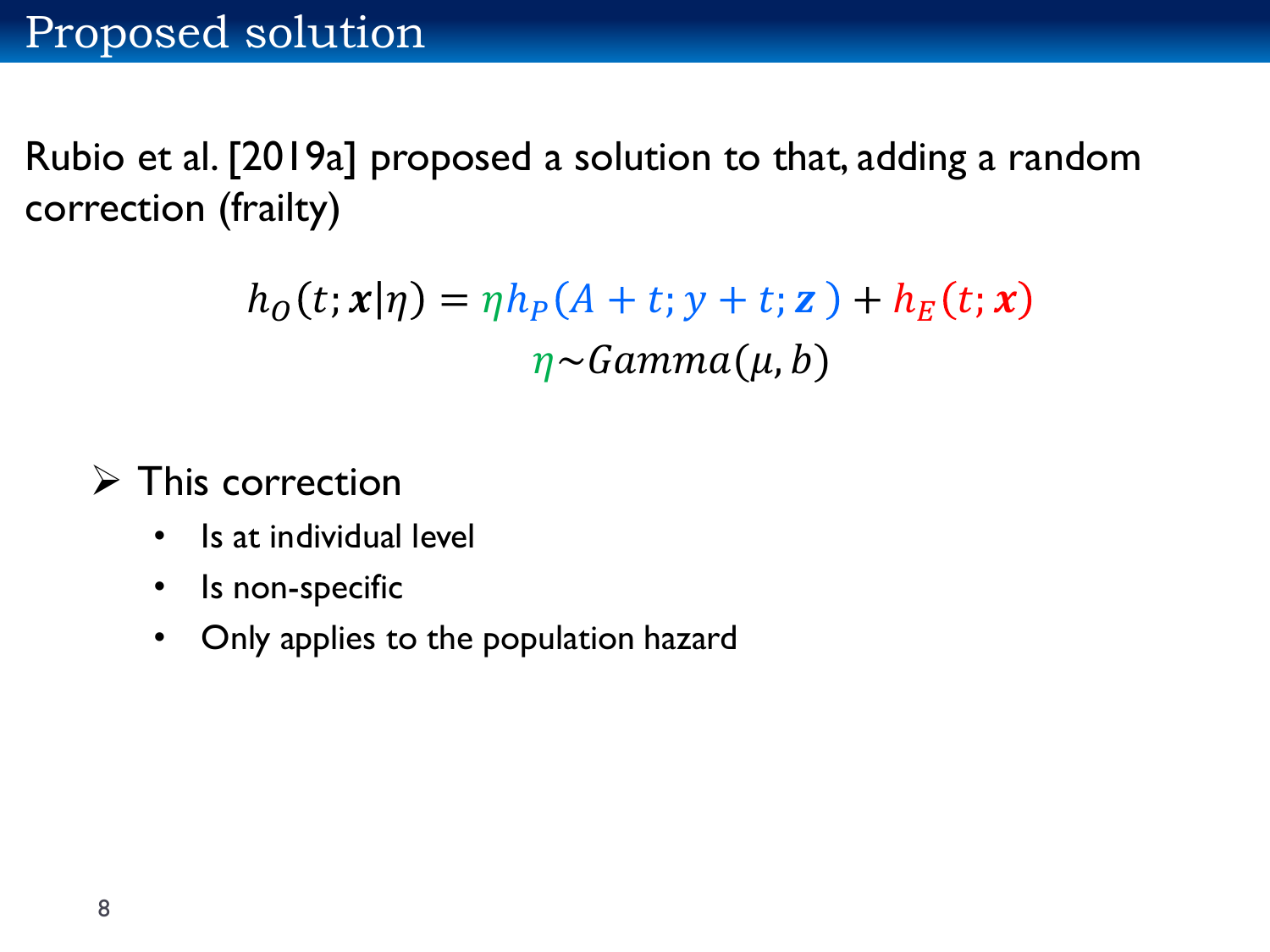We can estimate the parameters using likelihood methods

- Closed-form of the marginal survival, therefore known full likelihood
- The information about the frailty parameters comes from the differences in population cumulative hazards
- Key step model the excess hazard parametrically
- An extensive simulation study suggests that at least 5,000 observations are needed (fortunately, not an onerous condition in cancer epidemiology), and less than 50% censoring rate
- Using simulations, we have explored situations where:
	- Life tables were mismatched
	- No correction was necessary
	- These situations were identified using model selection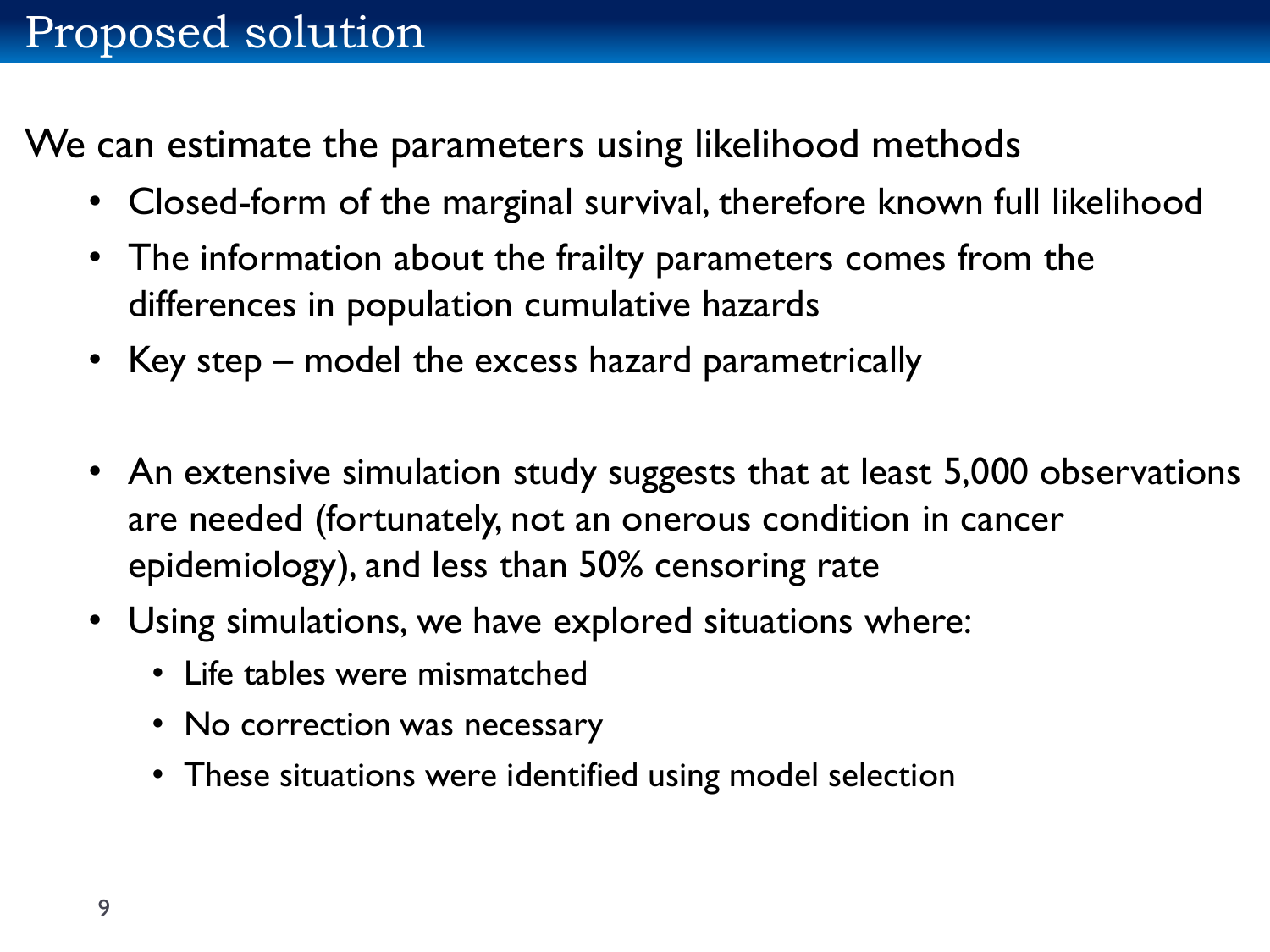- 15,688 men diagnosed with Non-Small Cell Lung Cancer (NSCLC) in England in 2012 (only complete cases)
- 13,603 died before 31 December 2015
- Life tables stratified by age, sex, year, and deprivation level
- 3 models
	- MI = model without correction
	- M2 = single-parameter correction model
	- M3 = frailty-correction model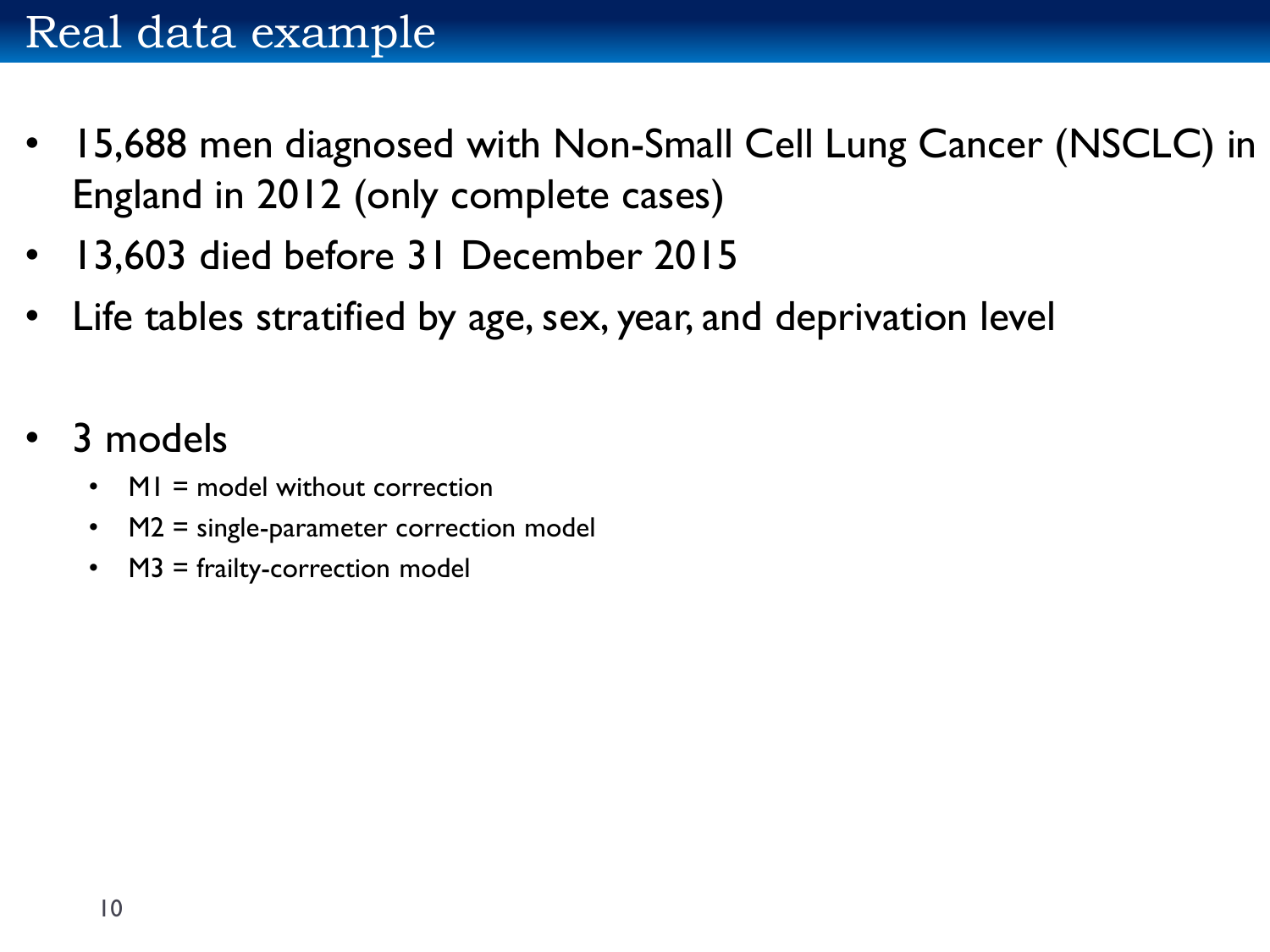## Real data example

|                   | M1            | M2            | MЗ            |
|-------------------|---------------|---------------|---------------|
| b                 |               |               | 9.83(3.03)    |
| $\gamma \mid \mu$ |               | 2.7 (0.21)    | 6.54(0.91)    |
| $\theta$          | 0.05(0.01)    | 0.03(0.01)    | 0.03(0.01)    |
| $\kappa$          | 0.38(0.01)    | 0.35(0.01)    | 0.34(0.01)    |
| $\alpha$          | 4.64(0.34)    | 5.64(0.48)    | 5.92(0.58)    |
| Age-t             | 0.29(0.04)    | 0.29(0.04)    | 0.16(0.05)    |
| Dep-t             | 0.11(0.04)    | 0.12(0.04)    | 0.09(0.04)    |
| Stage 1-t         | $-2.66(0.25)$ | $-2.17(0.32)$ | $-5.4(1.4)$   |
| Stage 2-t         | $-2.2(0.2)$   | $-2(0.22)$    | $-2.69(0.35)$ |
| Stage 3-t         | $-1.66(0.11)$ | $-1.57(0.11)$ | $-1.75(0.13)$ |
| CV-t              | 0.31(0.11)    | 0.31(0.11)    | 0.42(0.11)    |
| COPD-t            | 0.13(0.11)    | 0.08(0.12)    | 0.37(0.14)    |
| Age               | 0.27(0.01)    | 0.23(0.02)    | 0.16(0.02)    |
| Dep               | 0.06(0.01)    | 0.06(0.01)    | 0.04(0.01)    |
| Stage 1           | $-2.84(0.06)$ | $-3.13(0.1)$  | $-3.53(0.36)$ |
| Stage 2           | $-2.16(0.06)$ | $-2.32(0.07)$ | $-2.65(0.1)$  |
| Stage 3           | $-1.23(0.03)$ | $-1.27(0.04)$ | $-1.36(0.04)$ |
| <b>CV</b>         | 0.24(0.04)    | 0.26(0.04)    | 0.3(0.04)     |
| COPD              | 0.19(0.04)    | 0.17(0.04)    | 0.25(0.05)    |
| AIC               | 20304.69      | 20241.27      | 20213.41      |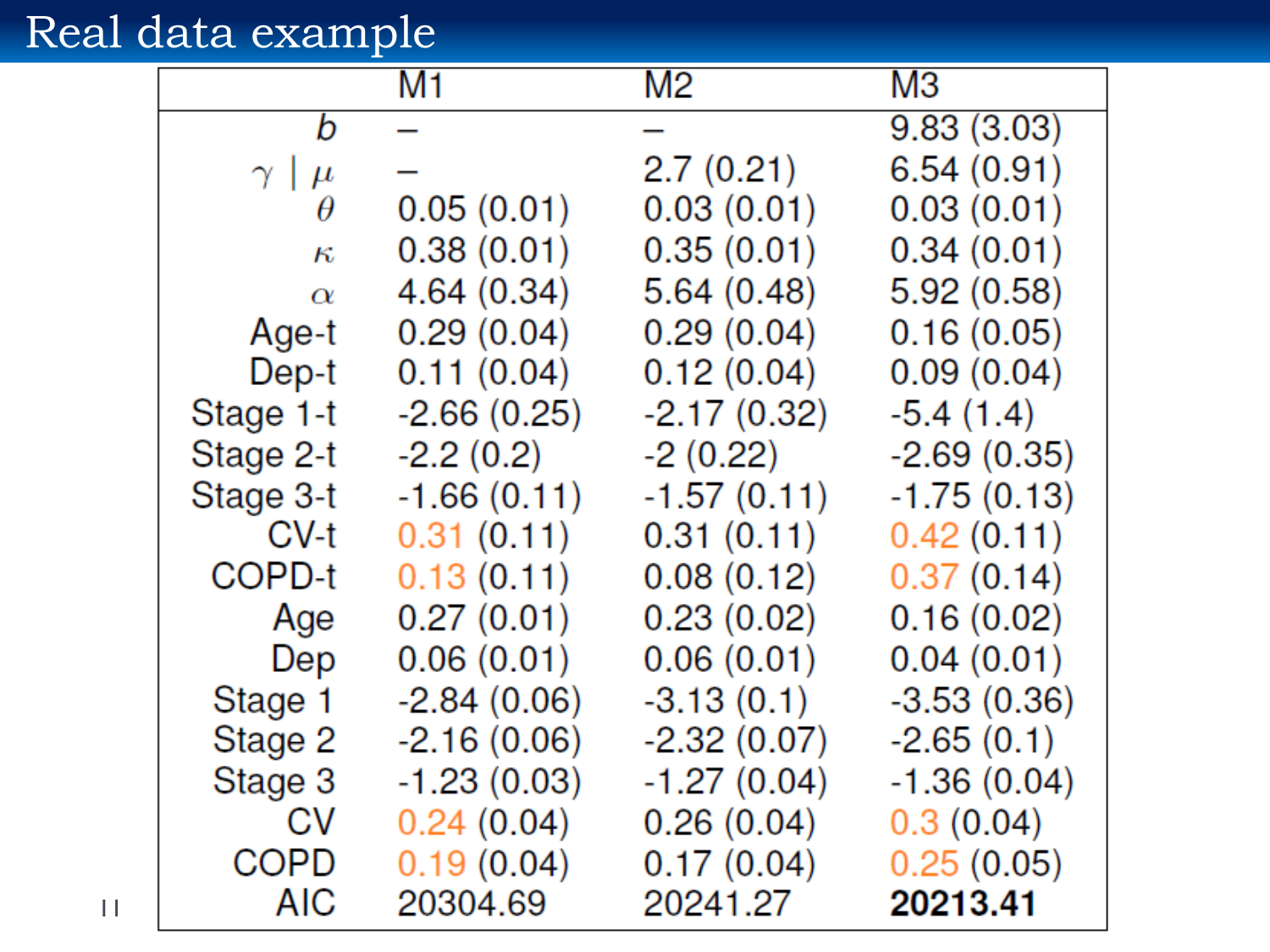#### Real data example



Figure: Men, 70 years old at diagnosis, Least deprived, without Cardiovascular comorbidity nor COPD, and Stage IV (upper panels) or Stage II (lower panels). M1=solid grey lines, M2=dot-dashed black lines, M3=long-dashed black lines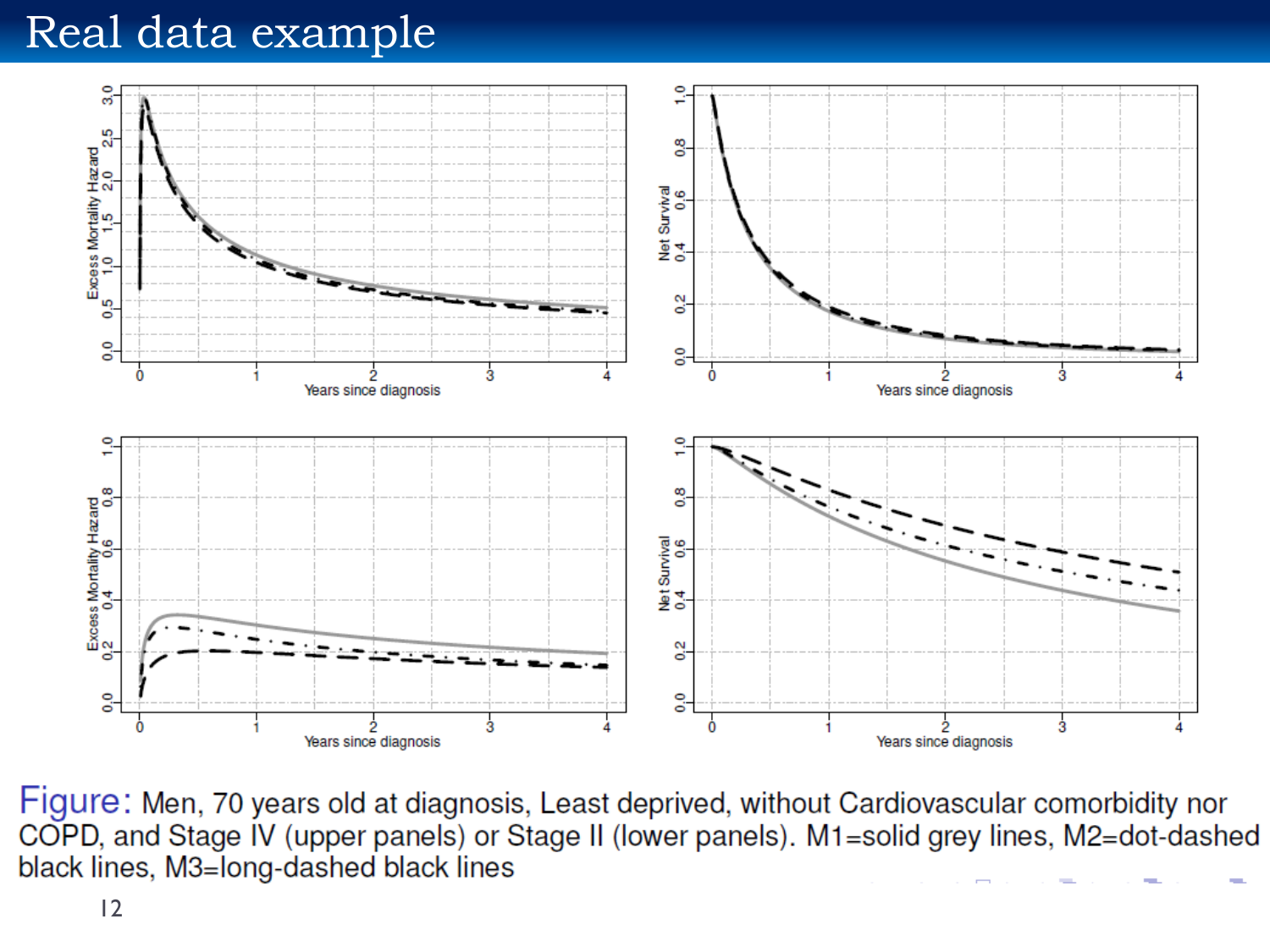- We observe that the frailty distribution, used for correcting the population mortality in M3, cumulates 23% of the probability mass below 1, and 77% above 1
- These values are in fact related to the proportion of smokers (roughly 80%, which would, in principle, require a correction higher than 1) for England lung cancer patients, based on hospital data
- The impact of the presence of a comorbidity is higher in M3 compared to M1 and M2. Thus, correcting the population life table for unobserved predicting variables of background mortality seems to be quite relevant in this example.